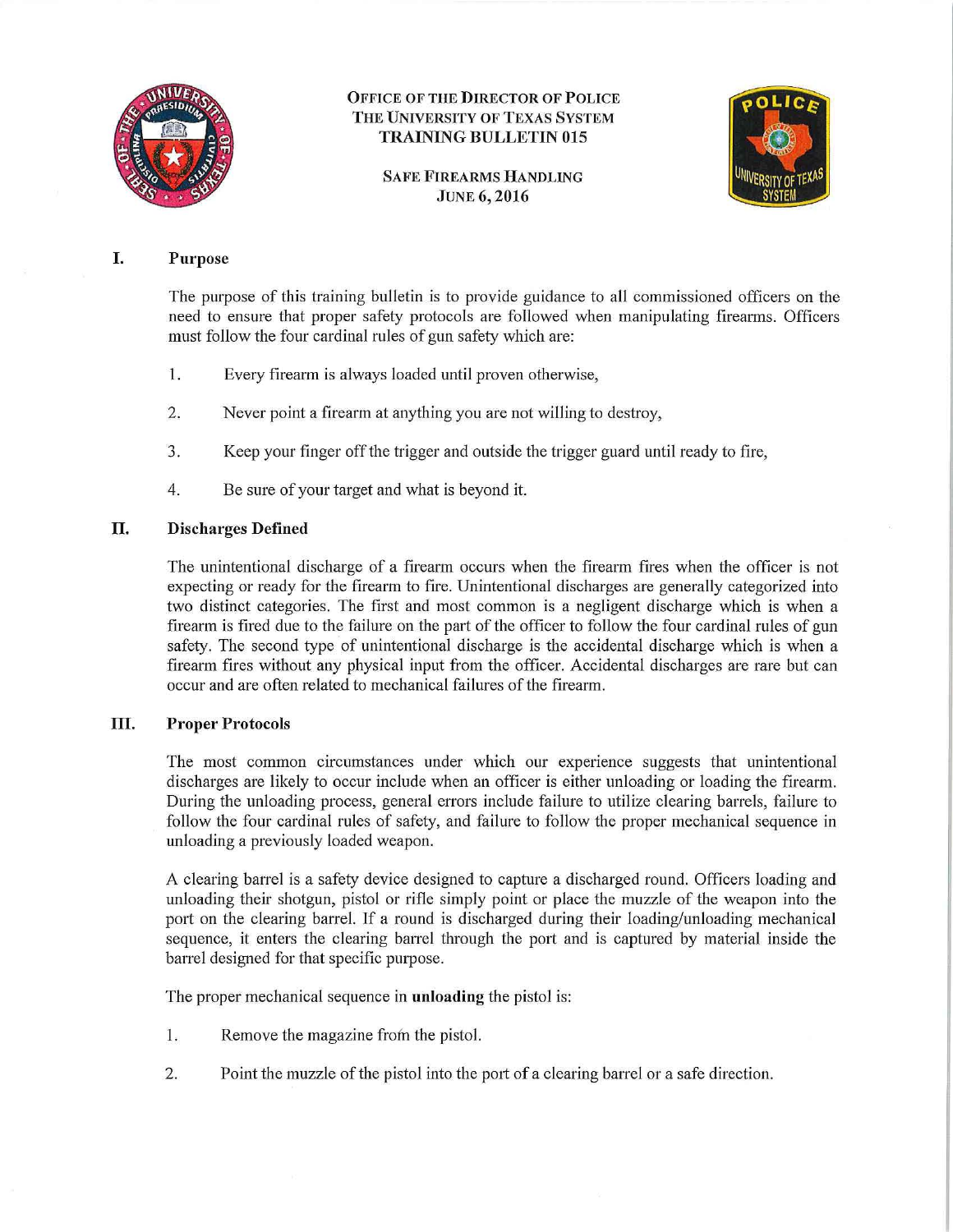## **Training Bulletin 015 Unintentional Firearms Discharges**  June 6, 2016

Page 2

- 3. Eject the round that is in the chamber,
	- a. This is accomplished by pulling the pistol slide to the rear. A training standard is to manipulate the slide at least three times to ensure a round is not present.
- 4. Lock the slide to the rear, then
- 5. Physically and visually inspect the chamber is empty.

At this point in the sequence the pistol is now empty and the slide can go forward on an empty chamber. Once the slide is forward on an empty chamber, the muzzle can be pointed into the clearing barrel port or other safe direction and the trigger can be safely pulled to release spring pressure on the striker.

The proper mechanical sequence in **loading** the pistol is:

- 1. Verify the pistol is unloaded by locking the slide to the rear and physically and visually ensuring the chamber is empty,
- 2. Point the muzzle of the pistol into the port of the clearing barrel or safe direction if no clearing barrel is available, insert a magazine into the pistol, then
- 3. Allow the slide to go forward chambering a live round from the magazine. The pistol would now be placed in a holster.

The proper mechanical sequence in **unloading** the rifle is:

- 1. Place the selector lever on safe if possible,
- 2. Remove the magazine,
- 3. Eject the round that is in the chamber,
	- a. This is accomplished by pulling the bolt to the rear of the rifle. A training standard is to manipulate the bolt at least three times to ensure a round is not present.
- 4. Lock the slide to rear, then
- 5. Physically and visually inspect the chamber is empty.

At this point in the sequence the rifle is now empty and the bolt can go forward on an empty chamber. Once the bolt is forward on an empty chamber, the muzzle can be pointed into the clearing barrel port or other safe direction and the trigger can be safely pulled to release spring pressure on the hammer.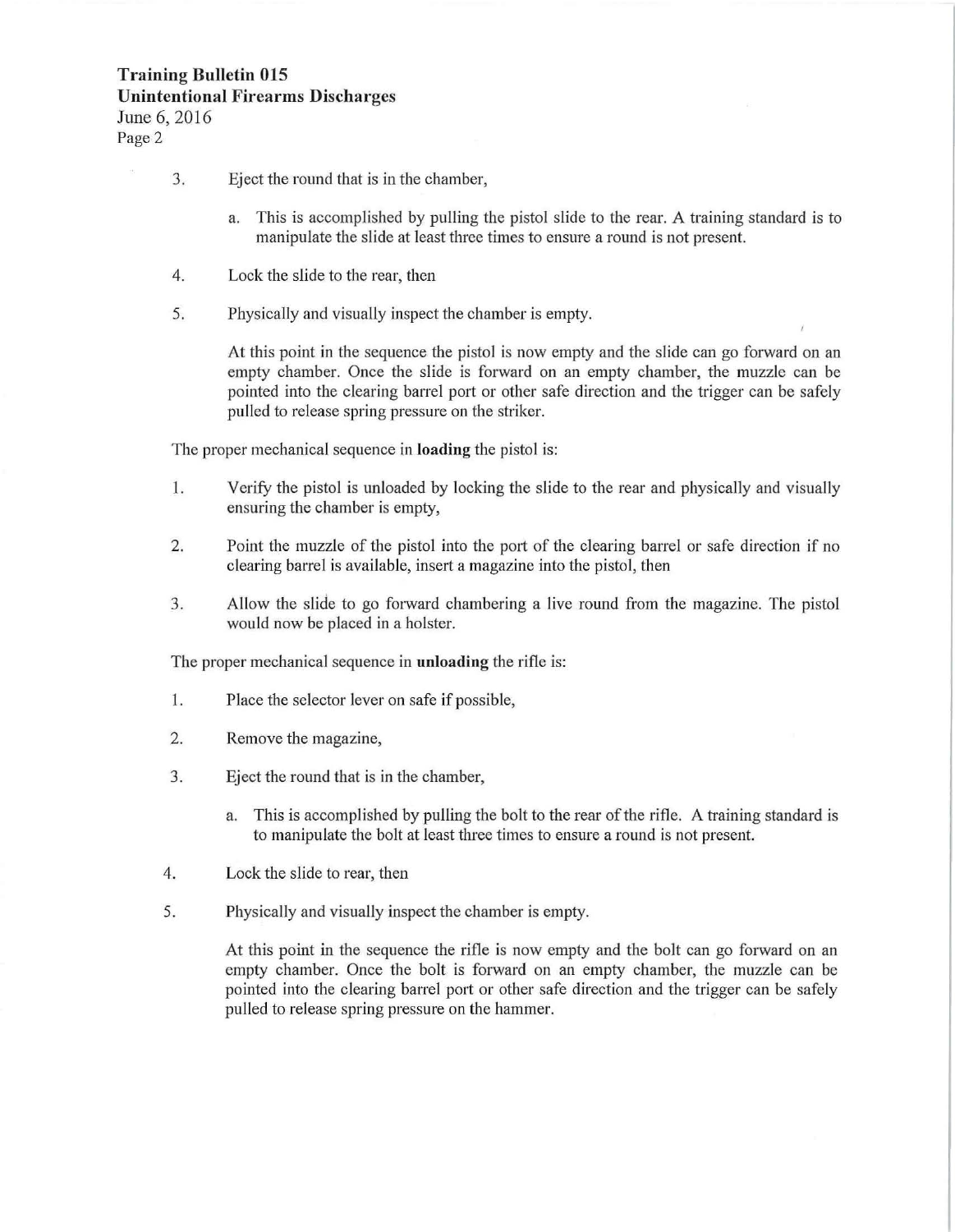# **Training Bulletin 015 Unintentional Firearms Discharges**  June 6, 2016

Page 3

The proper mechanical sequence in **loading** the rifle is:

- 1. Verify the rifle is unloaded by locking the bolt to the rear and physically and visually ensuring the chamber is empty,
- 2. Point the muzzle of the rifle into the port of the clearing barrel or safe direction if no clearing barrel is available,
- 3. Allow the bolt to go forward and place the rifle on safe or press the trigger as per your institution policy,
- 4. Close the dust cover, and
- 5. Insert a magazine into the rifle.

The rifle would now be placed in a case or vehicle rack.

The proper mechanical sequence in **unloading** the shotgun:

- 1. Engage the safety,
- 2. Unload the shotgun magazine tube by removing the shotgun shells through the loading port (NOT THE EJECTION PORT). This is accomplished by manipulating the shell latches. When you can see the magazine follower, the magazine tube is empty,
- 3. Using the action bar lock, release the bolt, open the chamber area and remove any shell that may be in the chamber,
- 4. Physically and visually inspect that the chamber is empty.

The proper mechanical sequence in **loading** the shotgun:

- **1.**  Verify the shotgun is unloaded by opening the bolt to the rear and physically and visually ensuring the chamber is empty,
- 2. Point the muzzle of the shotgun into the port of the clearing barrel or safe direction if no clearing barrel is available,
- 3. Move the bolt fotward and engage the safety as per your institution policy, and
- 4. Load the shotgun through the loading port with the proper number of shells.

The shotgun would now be placed in a case or vehicle rack.

IV. Rangemasters will cover the Range Safety Briefing at the start of any range session or when new shooters have arrived for a session.